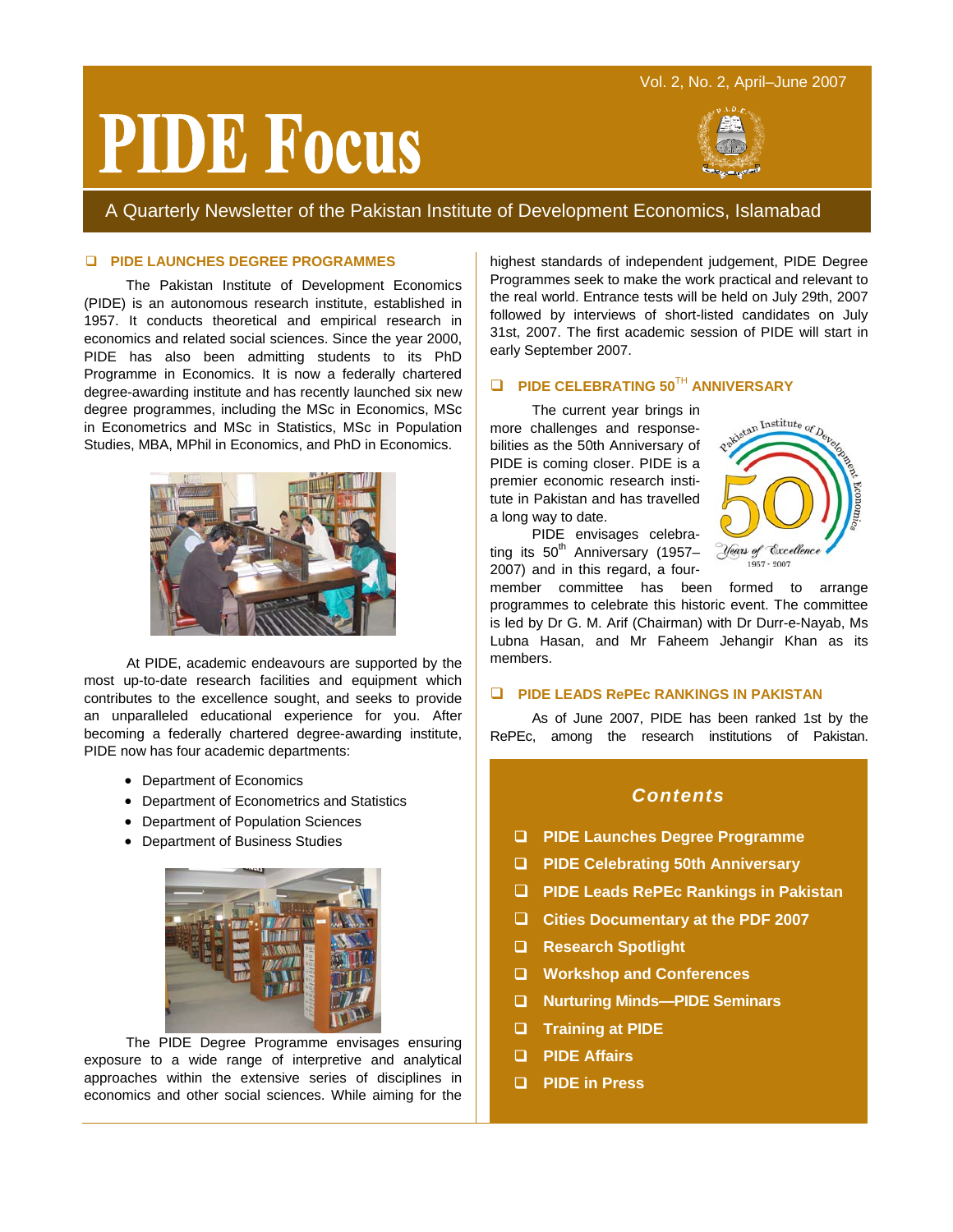Furthermore, three of the top five authors in Pakistan also belong to PIDE. These authors are Dr Nadeem Ul Haque (Vice-Chancellor, PIDE), Dr Musleh-ud Din (Dean, Faculty of Economics) and Dr Abdul Qayyum (Head, Department of Econometrics and Statistics).

> For more details, please visit http://ideas.repec.org/top/top.pakistan.html

## **CITIES DOCUMENTARY AT THE PDF 2007**

On Thursday, April 26, 2007, PIDE's conferencebased documentary on '*Cities: The Engine of Growth*' was

presented at the Pakistan Development Forum (PDF) 2007 during the session '*Cities and Growth*'. The session was chaired by Dr Ishrat Husain, Chairman, National Commission for Government Reforms. The aim of the documentary is to convey messages to policy-makers, practitioners, district / tehsil administrations, civil servants, busi-



ness community and academicians.

Pakistan Development Forum is an annual event hosted by the Economic Affairs Division in coordination with the World Bank. PDF is a unique opportunity for the Government of Pakistan to share with its development partners, its policies, reform agenda and initiatives in areas such as poverty alleviation, human resource development, governance and infrastructure development etc. PDF 2007 was held during April 25–27, 2007, at Convention Centre, Islamabad.

The documentary is a product of the Pakistan Institute of Development Economics, and was sponsored by the National Reconstruction Bureau. Dr Durr-e-Nayab led the project while Mr Faheem Jehangir Khan directed the screenplay.

## **RESEARCH SPOTLIGHT**

**Readings in Economics 1:** *Energy Issues in Pakistan*  Edited by Mir Annice Mahmood

*Energy Issues in Pakistan* is the first in a series of edited books being planned to be brought out in the coming months by the PIDE. All the articles reproduced in this book were initially published in various issues of *The Pakistan Development Review* (*PDR*).

The articles in this edited book would enhance understanding about the dynamics of the



energy sector in Pakistan. The book is divided into six parts, each dealing with a separate issue relating to energy in Pakistan. These six areas of interest are: privatisation/efficiency in the power sector; the demand for energy, the role that energy plays in economic growth; rural electrification; independent power producers; energy policy and alternative and renewable energy.

It envisages providing food for thought in the future so that scholars are pointed in the relevant directions to conduct their research.

# **Pakistan 25 Years Hence—A Vision**

by Nadeem Ul Haque

'*Pakistan 25 Years Hence—A Vision*' is a brief document that starts by defining a vision and then proceeds to give some characteristics a conscious Pakistani citizen and an economist would like to see in the coming 25 years. Various issues that the country has been facing since birth have been highlighted and numerous reforms are suggested in the document. These include: making cities of development; a secular Pakistan; and reforms related to welfare, human development and social capital. The Urdu version of the document '*Pakistan 25 Saal Baad–Aik Vision*' is also available.

#### **Trade Related Challenges Facing Exporters in Pakistan**

The UNIDO report of the survey entitled *Trade Related Challenges Facing Exporters in Pakistan* was launched in collaboration with the UNIDO and FPCCI, on Wednesday, April 25th, 2007, at the P-Block Auditorium, Planning Commission, Pak Secretariat in Islamabad.

The report analyses the exporting behaviour of firms and the challenges pertaining to supply side, standards capacity and trading policy. It then provides possible options to alleviate them. The report will be utilized to provide guidance in developing policy and capacity improvement strategies on how best Pakistan industrialists and exporters can meet trade restrictions and compliance requirements to address barriers to international trade.

The study was commissioned by the UNIDO to the PIDE in the framework of the EU-funded Trade Related Technical Assistance (TRTA) programme as part of the UNIDO's Technical Cooperation activities in Pakistan.

#### **Public Service: Through the Eye of Civil Servants**

'*Public Service: Through the Eye of Civil Servants*' is a part of the PIDE Series on Governance and Institutions. The publication presents a thought-provoking survey-based research analysis on the civil services of Pakistan. In Pakistan, despite various attempts at reforming the civil services the common perception seems to be that the system essentially remains similar to that inherited from the colonial past. Worse still, little is known about the perceptions of civil servants on various issues relating to civil service reforms.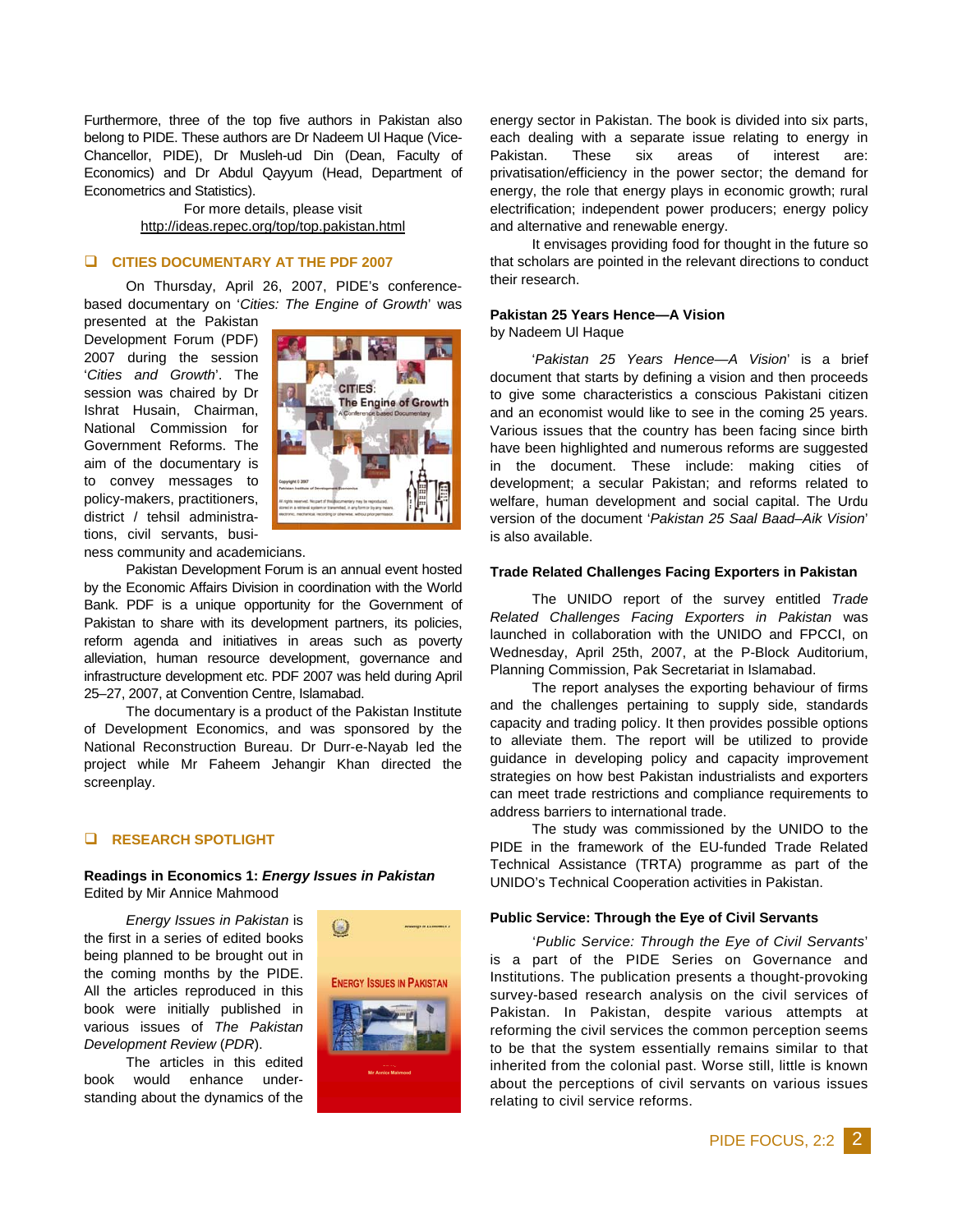

Against this backdrop, PIDE conducted a perception survey of civil servants seeking their views on recruitment, training, performance evaluation, job satisfaction, and relationship with the private sector. This report highlights the key findings of the survey.

#### **Business Barometer of Pakistan**

PIDE has published 'Business Barometer of Pakistan' (BBP); a new parameter for assessment of economic activities in the country, as a new research initiative. BBP initiative would allow for realistic access to market perceptions about the economy and the survey under this initiative would be conducted every six months by June and January each year.

The need for a BBP arose to know the state of economic activity biannually, which will predict and guide for the future economic activities and their direction. The survey is based on firms' assessments of the economy through their own activities. The information regarding production, sales, inventories, prices, wages, employment and investment is gathered for the past six months and also for the coming six months.



All the major sectors like banking sector, textile, sugar, fertiliser, oil and exploration, cement, engineering, automobiles, pharmaceuticals, chemicals, oil and *banaspati ghee*, etc., were included in the survey. The response was satisfactory as ten percent of all the approached firms listed in Security Exchange Commission of Pakistan (SECP) filled in the prescribed forms, which was sufficient to bring out fairly good results.

# **PIDE Working Papers 2007: 19**  *Trade Liberalisation, Financial Development and Economic Growth*

by Muhammad Arshad Khan and Abdul Qayyum

The paper empirically investigates the impact of trade and financial liberalisation on economic growth in Pakistan using annual observations over the period 1961-2005. The analysis is based on the bound testing approach of cointegration advanced by Pesaran, *et al*. (2001).

The empirical findings suggest that both trade and financial policies play an important role in enhancing economic growth in Pakistan in the long-run. However, the short-run responses of the real deposit rate and trade policy variables are very low, suggesting further acceleration of the reform process. The feedback coefficient suggests a very slow rate of adjustment towards long-run equilibrium. The estimated equation remains stable over the period of study as indicated by CUSUM and CUSUMQ stability tests.

## **PIDE Working Papers 2007: 20**  *Preference for Public Sector Jobs and Wait Unemployment: A Micro Data Analysis*  by Asma Hyder

The paper exploits responses on the stated preferences for public sector jobs among a sample of unemployed in Pakistan to inform on the existence of public sector job queues. The empirical approach allowed job preference to influence unemployment duration. The potential wage advantage an unemployed individual would enjoy in a public sector job was found to exert no independent influence on the stated preference indicating that fringe benefits and work conditions are perhaps more important considerations. The stated preference for a public sector job was found to be associated with higher uncompleted durations.

The estimated effect suggests that, on average and controlling for education and other characteristics, those unemployed who stated a preference for public sector jobs had higher uncompleted durations of between four and six months. This finding was taken to confirm that there are long queues for public sector jobs in Pakistan.

## **PIDE Working Papers 2007: 21**  *Awareness and the Demand of Safe Drinking Water Practices*

by Eatzaz Ahmed and Abdul Sattar

The demand for environmental goods is often low in developing countries. The major causes are awareness regarding the contamination of water and poverty, but less attention has been paid to the former reason. We use a household survey from Hyderabad city and estimate the contribution of awareness and income on households' water purification behaviour.

The study finds out that measures of awareness such as different level of schooling of decision-makers and household heads and their exposure to mass media have statistically significant effects on home purification methods for drinking water, while other members of households can effect this behaviour only when they get higher levels of schooling.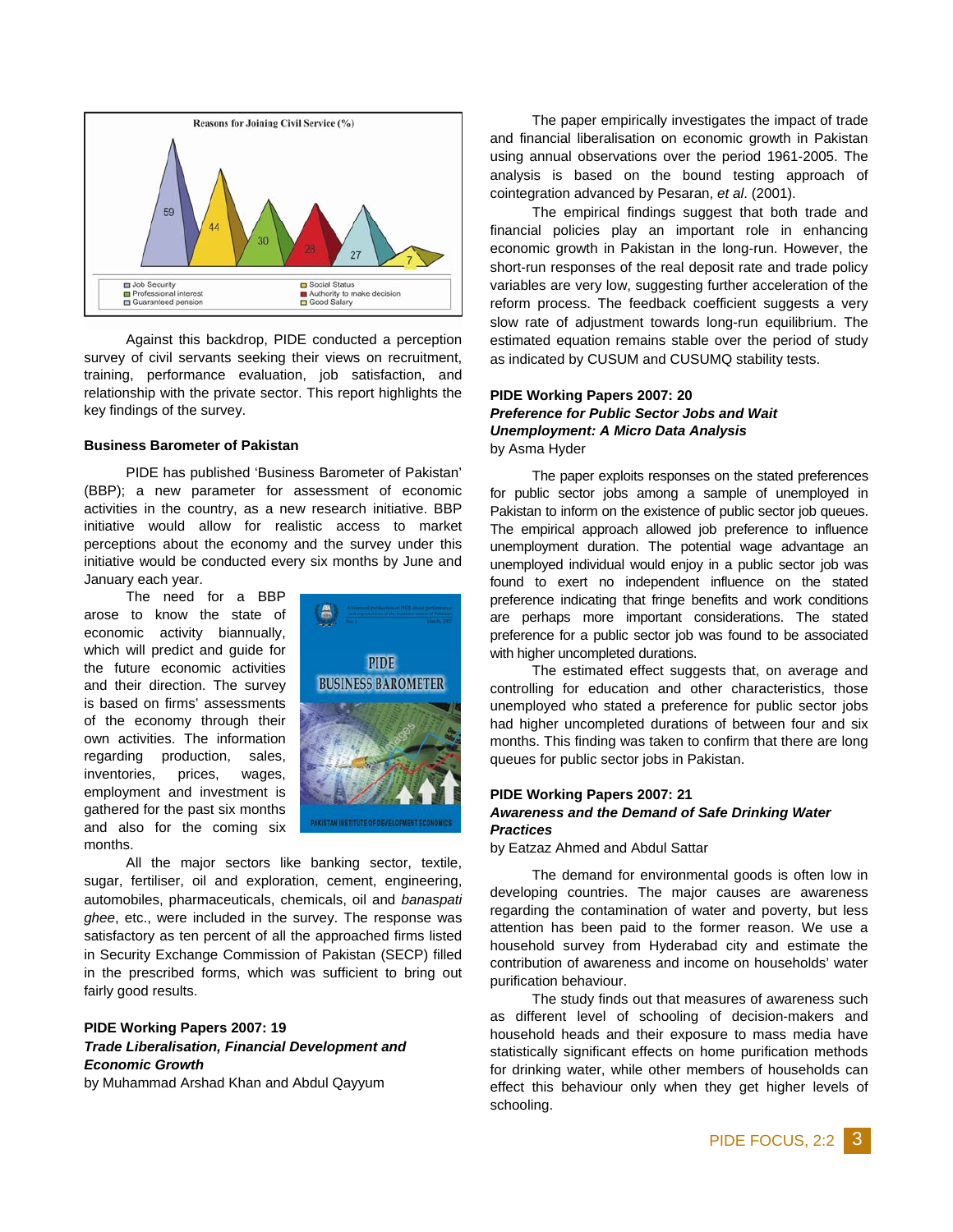### **PIDE Working Papers 2007: 22**  *Determinants of Interest Spread in Pakistan*  by Idrees Khawaja and Musleh-ud Din

Interest spread of Pakistan's banking industry has been on the rise for the last two years. The increase in interest spread discourages savings and investments on the one hand, and raises concerns on the effectiveness of bank lending channel of monetary policy on the other. This study examines the determinants of interest spread in Pakistan using panel data of 29 banks.

The results show that inelasticity of deposit supply is a major determinant of interest spread whereas industry concentration has no significant influence on interest spread. One reason for inelasticity of deposits supply to the banks is the absence of alternate options for the savers. The ongoing merger wave in the banking industry will further limit the options for the savers. Given the adverse implications of banking mergers for a competitive environment, we argue that to maintain a reasonably competitive environment, merger proposals may be subjected to review by an antitrust authority with the central bank retaining the veto over merger approval.

## **PIDE Working Papers 2007: 23**  *X-efficiency, Scale Economies, Technological Progress and Competition: A Case of Banking Sector in Pakistan*  by Abdul Qayyum and Sajawal Khan

The study aims at empirical investigation of the xefficiency, scale economies, and technological progress of commercial banks operating in Pakistan using balance panel data for 29 banks. As banking sector efficiency is considered as a precondition for macroeconomic stability, monetary policy execution, and economic growth. We also make efficiency comparisons between the domestic and foreign banks and big banks.

The results indicate that the domestic banks operating in Pakistan are relatively less efficient than their foreign counterparts for the period 2000-05. The scale economies for small banks, especially foreign banks are higher. Our results suggest the existence of technological progress for all groups of banks for the year 2000 and onward. It was lowest for big banks in 2000 and highest for foreign banks in 2005. Again, technological progress is lower for domestic banks relative to foreign banks.

## **PIDE Working Papers 2007: 24**  *Why Civil Service Reforms Do Not Work*  by Nadeem Ul Haque

The paper argues that, for a reform effort to succeed, public sector human resource management (HRM) will have to be reformed at an early stage to establish productivity incentives in the public sector. These will include introducing substantial autonomy to organisations in their work, incentive schemes, and HRM along the lines of the now well-accepted concept of central bank independence.

Public sector reform must be based on the recognition that people are at the heart of public service. As a result, managing human resources must be at the centre of any effort. Design and implementation of reforms must, therefore, be sensitive to this important fact. It is essential that the reform is led by individuals at the organisation level who understand the vision as well as process of change. Governments must empower such leadership to guide, initiate, innovate, and manage change.

## **PIDE Working Papers 2007: 25**

#### *Effectiveness of Regulatory Structure in the Power Sector of Pakistan*  by Afia Malik

The paper is an attempt to study the regulatory environment in the electricity sector of Pakistan. NEPRA, a regulatory authority was formed in 1997 to protect consumer interests in the area of electricity provision, and to ensure an efficient and competitive environment for the electricity generators and distributors, but it has so far not been able to achieve anything.

The power sector (dominated by WAPDA and KESC) is still affected by institutional and organisational weaknesses, with inefficient and non-optimal tariffs, high line losses, and high level of corruption. It has been found weak administrative governance in NEPRA in the form of lack of autonomy, resulting in the overall institutional inability to carry out the desired functions effectively. In addition, NEPRA lacks in professional expertise to supervise and control the power sector and establish a rational and equitable pricing regime.

#### **PIDE Working Papers 2007: 26**  *Impact of Export Subsidies on Pakistan's Export*  by Nadeem Ul Haque and M. Ali Kemal

Throughout Pakistan's history, policy has sought to promote exports through government support and incentives. The government machinery is geared to export promotion especially through direct and indirect subsidies. Surprisingly, these policies have been continued without serious examination.

The paper makes a first attempt to evaluate these policies by estimating the impact of two such schemes export financing and rebate/refund schemes—on export performance. Our analysis shows that, over the long run, the export financing scheme had a negative effect on exports while the rebate/refund scheme affected exports insignificantly. Subsidy schemes clearly do not seem to work, yet they have been retained for many years.

# **PIDE Working Papers 2007: 27**

## *Efficiency of Large Scale Manufacturing in Pakistan: A Production Frontier Approach*

by Tariq Mahmood, Ejaz Ghani and Musleh-ud Din

The paper examines the efficiency of the large scale manufacturing sector of Pakistan using the stochastic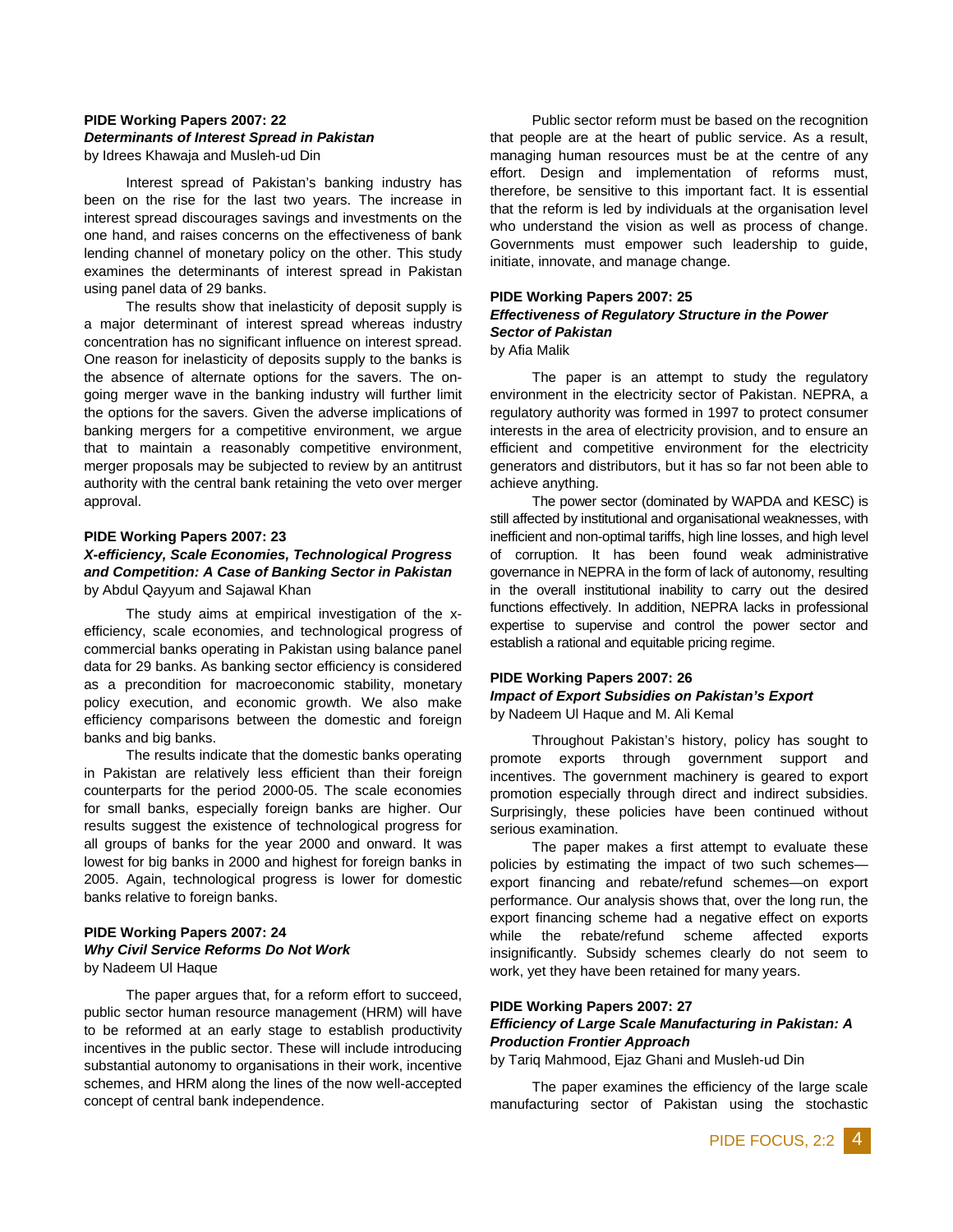production frontier approach. A stochastic production frontier is estimated for two periods—1995-96 and 2000-01—for 101 industries at the 5-digit PSIC.

The results show that there has been some improvement in the efficiency of the large scale manufacturing sector, though the magnitude of improvement remains small. The results are mixed at the disaggregated level: whereas a majority of industrial groups have gained in terms of technical efficiency, some industries have shown deterioration in their efficiency levels.

#### *The Pakistan Development Review (PDR)*

The *PDR*, 45:3 (Autumn 2006), was published recently. The contents of the latest *PDR* issue include articles and a special section on "Forum on Trade and Aid", followed by book reviews.

#### **Articles**

- 1. "A Survey of Proprietorship, Continental Bureaucratic Empires, and the Culture of Power, in South Asian History" by Ilhan Niaz;
- 2. "Three Attempts at Inflation Forecasting in Pakistan" by Madhavi Bokil and Axel Schimmelpfennig;
- 3. "Predictability in Stock Returns in an Emerging Market: Evidence from KSE 100 Stock Price Index" by Khurshid M. Kiani;
- 4. "Remittances, Trade Liberalisation, and Poverty in Pakistan: The Role of Excluded Variables in Poverty Change Analysis" by Rizwana Siddiqui and A. R. Kemal;
- 5. "Tourism Promotion and Regional Development in Low-income Developing Countries" by Kazuhiro Tetsu;
- 6. "Intra-ECO Trade: A Potential Region for Pakistan's Future Trade" by Jahangir Khan Achakzai;
- 7. "Does Inequality Matter for Poverty Reduction? Evidence from Pakistan's Poverty Trends" by Haroon Jamal.

#### **Special Section**

- 1. India and Pakistan on SAFTA a. "Indian Viewpoint" by Satyabrata Pal b. "Pakistani Viewpoint" by Shahid Malik
- 2. Japan on Aid
	- a. "Japan's ODA to Pakistan and Aid Coordination: Beyond Aid Modalities" by Seiji Kojima

## **PIDE Policy Viewpoint No. 4.** *Improving the Quality of Population Census 2008*

by Naushin Mahmood, Ghulam Yasin Soomro, G. M. Arif, M. Framurz Khan Kiani, and Khalid Hameed Sheikh

The PIDE Policy Viewpoint No. 4, *Improving the Quality of Population Census 2008*, was published in April 2007. Census data generates information on total population

count and its various socio-economic and demographic characteristics disaggregated by age and sex from national to provincial and down to district, tehsil and village level. The utility of these data is crucial for studying historical trends and for planning and formulating development programmes, especially for the recently devolved set up of administration. The next Population and Housing Census is likely to be carried out in 2008. The procedure of census data collection is lengthy and costly, and data compilation and its tabulation are subject to errors and inadequacies which have strong implications for policy formulation. Reporting errors during the data collection stage are also common, which need to be minimised.

The document focuses the Lessons Learned from Evaluation of 1998 Census and Census Data: Issues, Concerns and Suggestions for Improvement.

PIDE Policy Viewpoints are carefully selected by the Vice-Chancellor and Staff of the PIDE to convey important policy messages arising from PIDE research.

## **WORKSHOP AND CONFERENCES**

## **Call for Papers: 23rd Annual General Meeting & Conference of the Pakistan Society of Development Economists (AGM–PSDE)**

The Pakistan Society of Development Economists (PSDE) is sending call for papers for its 23rd Annual General Meeting (AGM) and Conference. The theme of the Conference is "*Natural Resource Management: Issues and Challenges*". Interested writers / researchers are requested to send the title of the paper on a topic relevant to the theme of the Conference by August 31, 2007. Tentative dates of the AGM–PSDE are 13–15, 2007.

The last date for the submission of the paper is October 31, 2007. The Screening and Evaluation Committee will meet in mid of November 2007 and the decision will be expected by November 30, 2007. For more details, please visit www.pide.org.pk.

#### **Call for Paper: PIDE / PSDE Regional Conferences**

The PIDE and PSDE are inviting papers from social scientists, practitioners, academicians, development stakeholders and scholars for its forthcoming regional conference series to be held in the provincial capitals and in Islamabad. The theme for these PIDE / PSDE Regional Conferences is '*Decentralisation and Economic Growth*'. Some of the sub-themes are:

- Decentralisation experiences
- Functional and Financial Decentralisation
- Administrative and Jurisdictional Issues
- Institutions and Development
- Social and Economic Uplifting of Constituencies
- Participative Development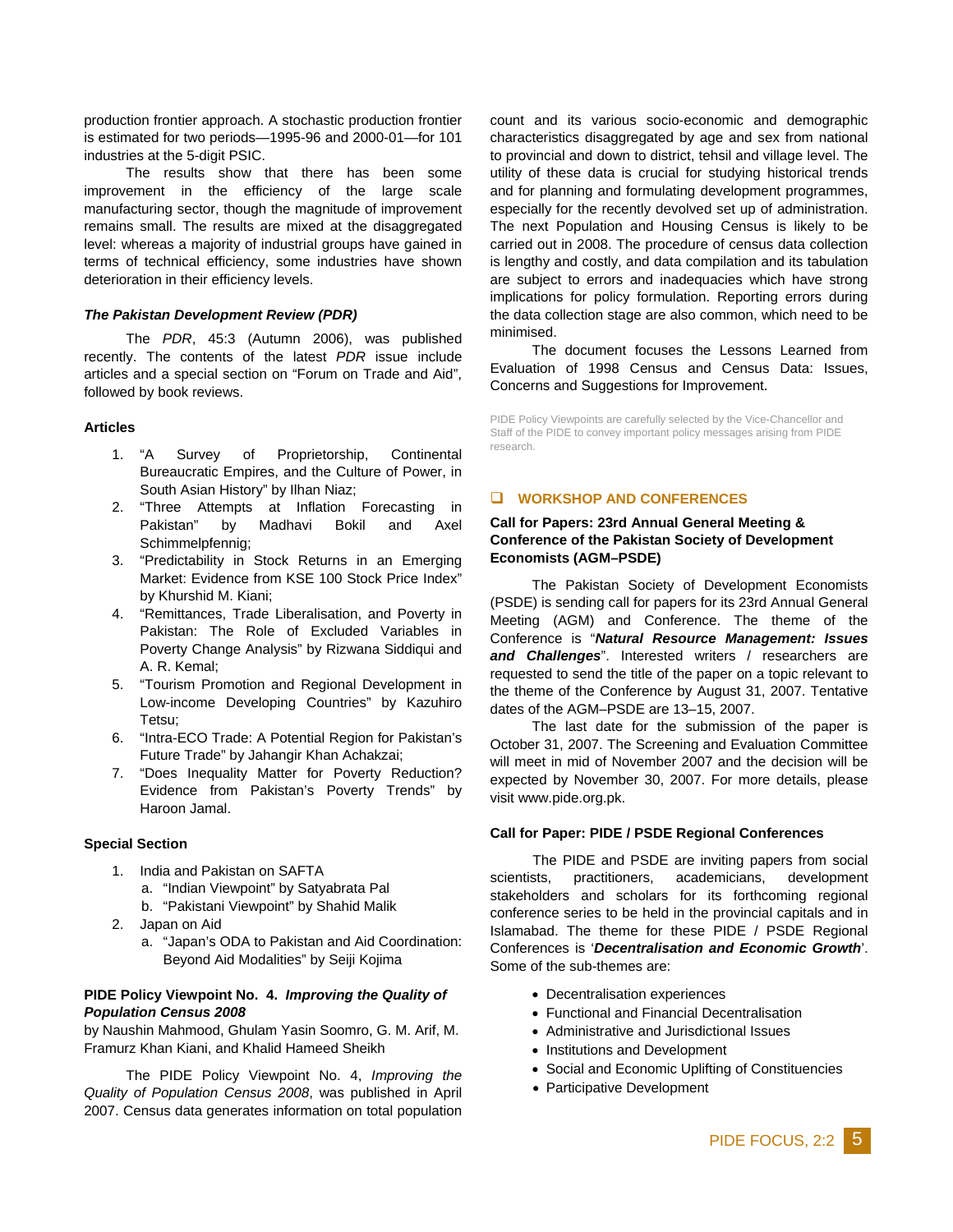The first PIDE / PSDE Regional Conference will be held in Peshawar, tentatively on November 1, 2007. The last date for the submission of abstract is September 5, 2007, and the last date for the submission of paper is October 15, 2007. For more details, please visit www.pide.org.pk.

#### **SANEI Eighth Annual Conference**

The eighth annual conference of South Asia Network of Economic Research Institutes (SANEI) is scheduled to be held in Kathmandu, Nepal on August 31 – September 1, 2007. The Asian Development Bank is partially funding the conference and the Institute of Integrated Studies (IIDS), one of the SANEI member institute in Nepal, will be hosting the event.

#### *Invited Lecture 2007: 3. Understanding Policy*  by Arshad Zaman

On Friday, April 20, 2007, Mr Arshad Zaman (Former Chief Economist, Planning Commission) gave a lecture on 'understanding policy'. The lecture provided an unconnected citizen's perspective on the policy debate in Pakistan which is dominated by government, donors, and their client social groups. Mr Zaman highlighted the crucial differences in social and political contexts that account for the scope, nature, and likelihood of success of public policies in nations that seek to control and influence former Afro-Asian colonies and in Pakistan. Since policy is made by government, the focus was on the nature of the state; the class structure of the government; the role of external influence; and the consequent manner of governance in shaping public policy in Pakistan. The invited lecture was organised at the PARC Auditorium, Pakistan Agricultural Research Council Headquarters, Islamabad.

## *Invited Lecture 2007: 4. Language, Modernity and Identity*  by Tariq Rehman

On Wednesday, May 9, 2007, Dr Tariq Rehman (Professor of Sociolinguistic History, National Institute of Pakistan Studies, QAU) gave a talk on modernity its farreaching consequences on the relationship between language and identity. Dr Rehman argued that modernity being a colonial product, has had an effect of creating identities with reference to western categories. In this context the role of the Pakistani sate is touched upon. The invited lecture was organised at the P-Block Auditorium, Planning Commission, Pak Secretariat, Islamabad.

#### *Invited Lecture 2007: 5. Firm Competitiveness*  by Sayed Mushtaq Hussain

On Friday, June 22, 2007, Dr Sayed Mushtaq Hussain (Visiting Professor, School of Arts and Sciences, Lahore University of Management Sciences, Lahore) gave a talk on 'firm competitiveness'. Dr Hussain shared his experience and research with the participants and highlighted number of issues underlining competitive environment in Pakistan.

#### *Achieving MDGs in Pakistan*

by Faheem Jehangir Khan

On Saturday, April 28, 2007, Mr Faheem Jehangir Khan (Research Economist, PIDE) gave a presentation on '*Achieving MDGs in Pakistan*' at the International Conference on Governing for MDGs with Focus on Incentives, Ownership and Institutions, during the first session on 'Donors Programmes and their Compatibility with Country Reforms with Focus on Achievement of MDGs', organised by the National Reconstruction Bureau and the World Bank Institute.

The presentation mainly highlighted the coverage trend and financing of education, health, and water & sanitation sectors in Pakistan. Mr Khan also provided the probability model assessing the potential to meet MDG targets by 2015.

#### **NURTURING MINDS–PIDE SEMINARS**

*Seminar 2007: 63. The Effects of Private Schooling on Adult Economic Outcomes* by Ms Zehra Aftab

On Wednesday, April 4, 2007, Ms Zehra Aftab (Research Fellow, PIDE) presented her research whose objective was to investigate the longer-term adult economic outcomes of attending a private school. The analysis seeks to determine if private schooling may have an additional noncognitive impact that is not captured by childhood outcomes such as test scores and academic attainment. Using the longitudinal design of the PSID data set the analysis follows children aged 3 to 12 years old in 1968 into adulthood (1995 to 2001); a Probit regression model is used to determine the effect of type of schooling on the probability of the individual living in poverty as an adult.

# *Seminar 2007: 64. Taylor Rule and Macroeconomic Performance: The Case of Pakistan*

by Wasim Shahid Malik and Ather Maqsood Ahmed

On Thursday, April 5, 2007, Mr Wasim Shahid Malik (Research Associate, PIDE) and Dr Ather Maqsood Ahmed (Member FR&S, CBR) presented a paper estimating Taylor Rule for Pakistan and simulated the economy with Taylor Rule as monetary policy strategy. The results indicated that macroeconomic performance can be improved by simple Taylor Rule but parameter values in the rule must be set according to own circumstances instead of taking those suggested by Taylor.

*Seminar 2007:65. Effectiveness of Regulatory Structure in the Power Sector of Pakistan* by Afia Malik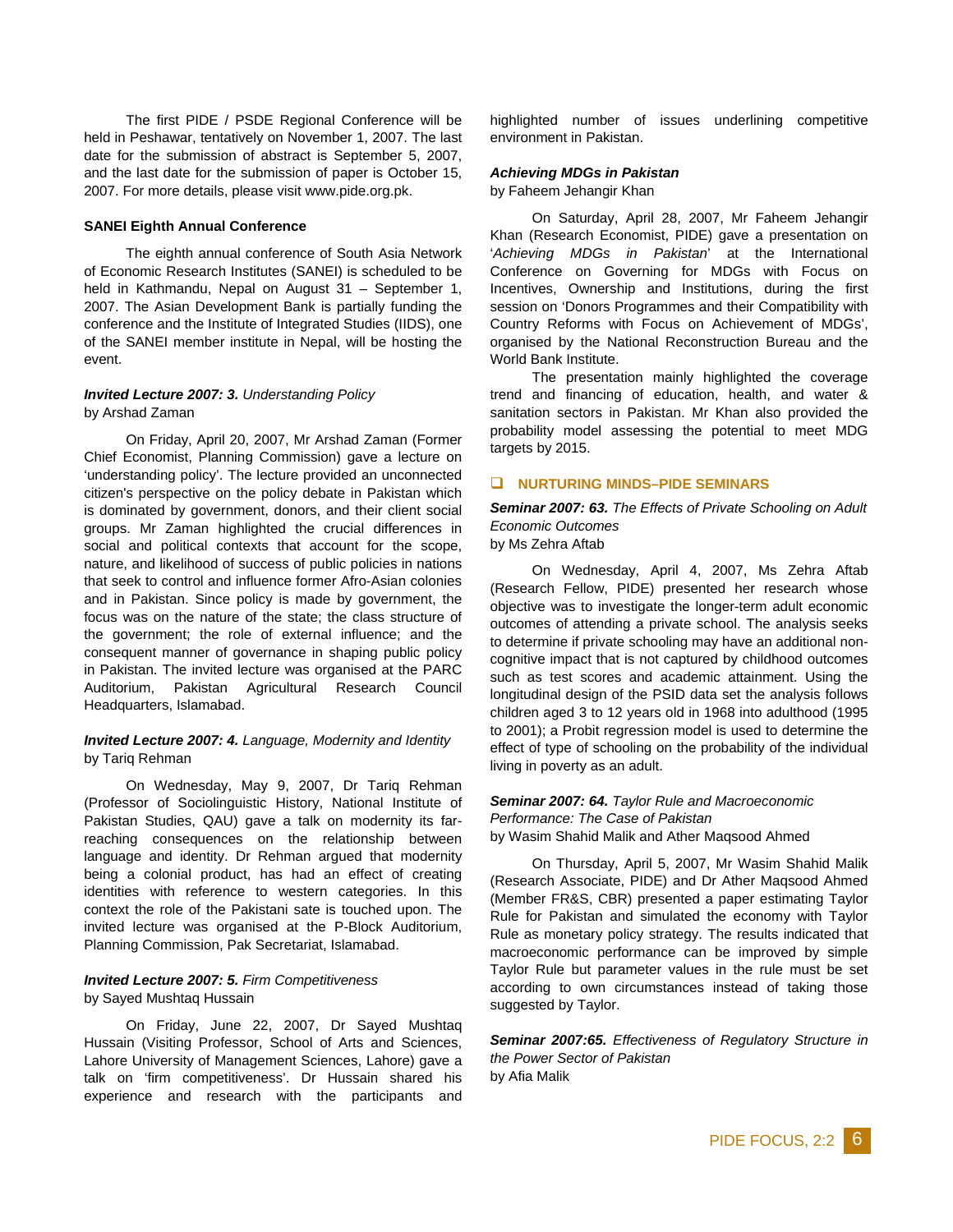On Wednesday, April 11, 2007, Ms Afia Malik (Research Economist, PIDE) presented a paper that reflects the effectiveness of the regulatory environment in the electricity sector of Pakistan. NEPRA, a regulatory authority was formed in 1997 to protect consumer interests in the area of electricity provision, and to ensure an efficient and competitive environment for the electricity generators and distributors, but it has so far not been able to achieve anything. It has been found weak administrative governance in NEPRA in the form of lack of autonomy, resulting in the overall institutional inability to carry out the desired functions effectively.

### *Seminar 2007: 66. Household Budget Analysis for Pakistan under Quadratic Splines* by Eatzaz Ahmed and Muhammad Arshad

On Friday, April 13, 2007, Dr Eatzaz Ahmed (Professor of Economics, QAU) and Mr Muhammad Arshad (Ph.D. student, International School of Industrial Business Management, Shangai University, China) presented their research work on household budget analysis. Using micro level household data for rural and urban Pakistan, the research estimated Engle Equations for twenty-two commodity groups with quadratic spline specification in which the number and locations of knots are determined through a search procedure. The presenters suggested that a uniform tax structure will have varying implications for budget allocation and welfare of households belonging to different income classes.

# *Seminar 2007: 67. Housing Demand in Islamabad Capital Territory*

by Ayaz Ahmed

On Wednesday, April 18, 2007, Mr Ayaz Ahmed (Research Economist, PIDE) presented a thought-provoking research highlighting the shortage of housing units for residents of Islamabad. The study traces forward and backward linkages of the housing sector in the economy. By realising the importance of housing as a basic human need, the construction sector is considered as a productive sector for economic revival and growth. The presenter pointed out the high prices of housing industry in the private sector. The findings of the research recognise the need for expanding the capital territory of Islamabad and propose housing schemes for federal government employees of different categories.

## *Seminar 2007: 68. Trade Liberalisation, Macroeconomic Adjustment, and Welfare: Unifying Trade and Macro Models* by Ehsan Choudhri, Hamid Faruqee, and Stephen Tokarick

On Thursday, April 19, 2007, Mr Ehsan Choudhri (Chancellor's Professor of Economics, Carleton University, Canada), Mr Hamid Faruqee (Research Associate, IMF) and Mr Stephen Tokarick (Research Associate, IMF) gave a presentation on trade

liberalisation, macroeconomic adjustment and their links to welfare. The paper explores the relative importance of these effects within a dynamic general equilibrium model that captures key elements of both international trade and macroeconomic models. The welfare effect of trade liberalisation is decomposed into a steady-state efficiency gain and a transitional loss associated with wage-price stickiness. We also show that the loss can be reduced further by a flexible price-level targeting policy rule.

## *Seminar 2007: 69. The Data Centre: An Integrated Approach for Survey Data Collection, Processing and Distribution* by Muhammad Mushtaq

On Thursday, April 19, 2007, Dr Muhammad Mushtaq (Data Manager, Institute for Social Research, Survey Research Centre, University of Michigan, USA) gave a talk on need for integrated systems for survey data collections, processing and distribution in Pakistan. Using examples from the Panel Study of Income Dynamics (PSID) the University of Michigan, the objective of the seminar was to present as how such systems can be developed and implemented to cater data needs of all users, especially researchers and policy-makers.

## *Seminar 2007: 70. Monetary Policy Transparency in Pakistan: An Independent Analysis* by Wasim Shahid Malik and Musleh-ud Din

On Wednesday, April 25, 2007, Mr Wasim Shahid Malik (Research Associate, PIDE) and Dr Musleh-ud Din (Dean, Faculty of Economics, PIDE) presented their research analysis on transparency issues regarding State Bank of Pakistan (SBP). Along with the other solutions, monetary policy transparency was thought to solve the time inconsistency problem by making monetary policy predictable. Similarly, it is also considered as a complement to 'central bank independence' in a democratic society. Along with these benefits, there are certain other benefits a developing country can have by increased monetary policy transparency. However the importance of monetary policy transparency in the literature notwithstanding, no effort to analyze this issue has been made so far with respect to the SBP.

*Seminar 2007: 71. Human Capital Development for Pakistan in Emerging Global Market: An Application of Social Capital Matrix Approach*  by Syed Akhtar Hussain Shah and Musleh-ud Din

On Thursday, April 26, 2007, Mr Syed Akhtar Hussain Shah (PhD Candidate, PIDE) and Dr Musleh-ud Din (Dean, Faculty of Economics, PIDE) gave a talk on the development of human capital in an emerging global market. The presenters intended to explore avenues for capacity building in line with social capital matrix in a competitive global economy and forthcoming challenges and opportunities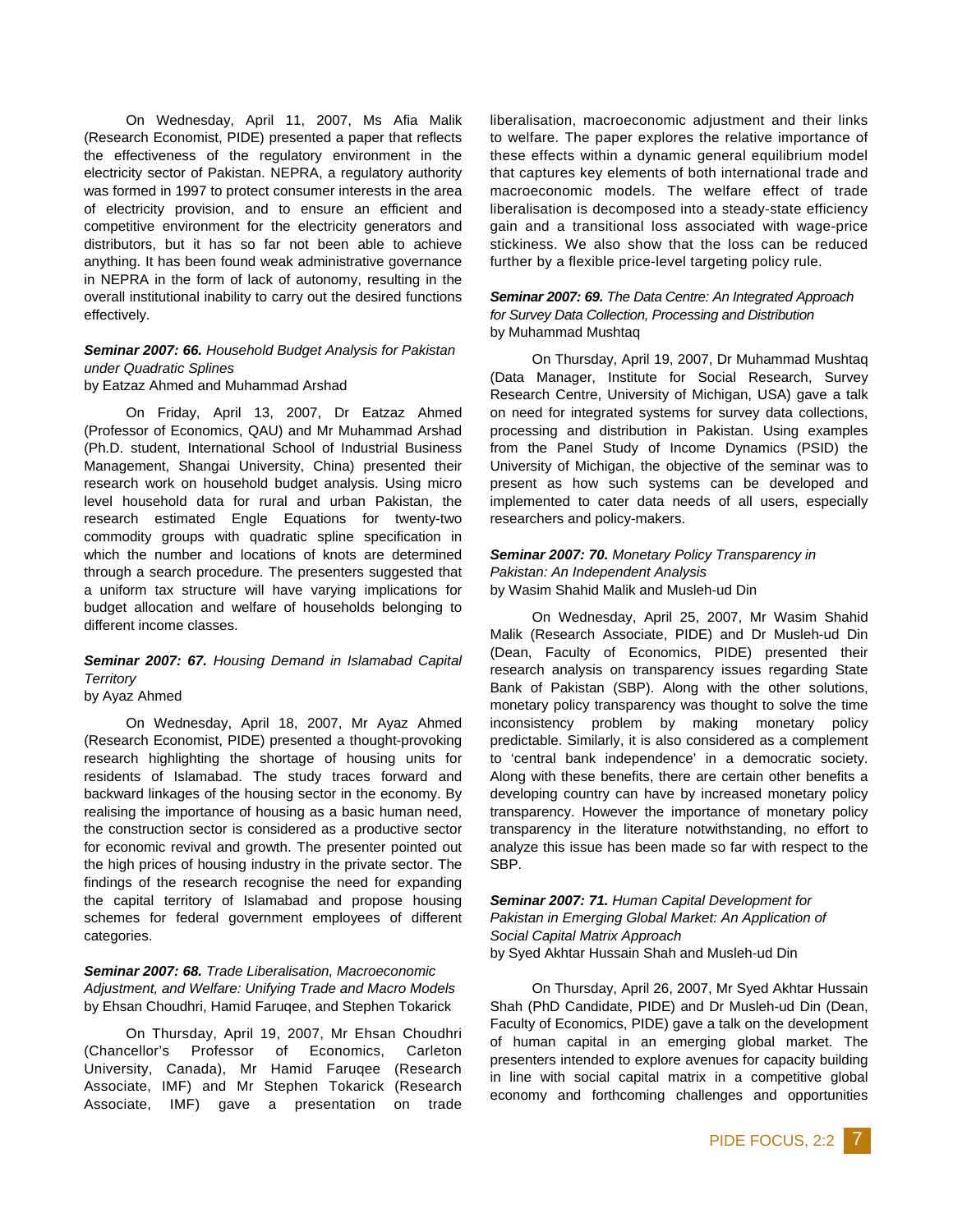arising out of WTO and international financial regime agenda. Inter-temporal choice of resource allocation affects returns from human capital to individual is explored using cross sectional data.

#### *Seminar 2007: 72. Why Civil Service Reforms Do Not Work?* by Nadeem Ul Haque

On Wednesday, May 9, 2007, Dr Nadeem Ul Haque (Vice-Chancellor, PIDE) presented his research-based thoughts and innovative ideas regarding civil service reforms. Using results from the incentives literature, the presenter argued that for a reform effort to succeed, public sector human resource management (HRM) will have to be reformed at an early stage to establish productivity incentives in the public sector. This will include introducing substantial autonomy to organisations in their work, incentive schemes, and HRM along the lines of the now well-accepted concept of central bank independence.

#### *Seminar 2007: 73. New Institutional Economics*  by Lee Banham

On Wednesday, May 16, 2007, Professor Lee Benham (Professor of Economics, Washington University) gave a talk on 'New Institutional Economics'. Professor Benham is a leading scholar and a distinguished expert of transaction cost, a funding member of the International Society of New-Institutional Economists (ISNIE), and board member of the Ronald Coase Institute. Followed by his presentation, Professor Benham had an informal talk with the research staff and PhD candidates at PIDE.

# *Seminar 2007: 74. Welfare Implications of Non-agriculture Market Access for Pakistan*

by Attiya Y. Javed and Saima Shafique

On Thursday, May 17, 2007, Ms Attiya Y. Javed (Research Economist, PIDE) and Ms Saima Shafique (Assistant Professor, NUML) presented their research on WTO–NAMA and its welfare implications for Pakistan. The NAMA negotiations are based on the mandate that was given for the Doha Round at the 4th WTO Ministerial Conference. The aim of the negotiations is to reduce both tariffs and non-tariff barriers to trade that impede the market access to industrial products. The presentation focused the impact of these negotiations on poverty and welfare in Pakistan.

# *Seminar 2007: 75. Public Service: Through the Eye of Civil Servants*

by Nadeem Ul Haque and Idrees Khawaja

On Monday, May 21, 2007, Dr Nadeem Ul Haque (Vice-Chancellor, PIDE) and Mr Idrees Khawaja (Research Associate, PIDE) presented a thought provoking surveybased research analysis on civil services of Pakistan. In Pakistan, despite various attempts at reforming the civil services the common perception seems to be that the system essentially remains similar to that inherited from the colonial past. Worse still, little is known about the perceptions of civil servants on various issues in civil service reforms. Against this backdrop, PIDE conducted a perception survey of civil servants seeking their views on recruitment, training, performance evaluation, job satisfaction, and relationship with the private sector. This report highlights the key findings of the survey.

#### *Seminar 2007: 76. Does Governance Constitute to Pro-poor Growth? Evidence from Pakistan*  by Rashida Haq and Uzma Zia

On Wednesday, May 23, 2007, Ms Rashida Haq (Research Economist, PIDE) and Ms Uzma Zia (Staff Economist, PIDE) gave a thought-provoking presentation on the issue of governance and its links to pro-poor growth in Pakistan. The paper empirically tests the challenging assumption that links governance indicators with the joint outcomes of growth, inequality and poverty reduction which together underlie the concept of pro poor growth. These linkages are also discussed with reference to cross-country literature.

## *Seminar 2007: 77. Delivering Access to Safe Drinking Water and Adequate Sanitation in Pakistan*  by Faheem Jehangir Khan and Yaser Javed

On Tuesday, May 29, 2007, Mr Faheem Jehangir Khan (Research Economist, PIDE) and Mr Yaser Javed (PhD Candidate, QAU) presented their research work on the provision of safe drinking water and adequate sanitation in Pakistan. The presenters argued that most of the households in Pakistan do not have access to safe drinking water and lack toilets and adequate sanitation systems. These poor people, mostly living in rural areas or urban slums, are not only deprived of financial resources, but they also lack admittance to basic needs such as education, health, safe water supply and environmental sanitation facilities. The research investigates that even if we meet the national and regional targets in Pakistan by 2015, how much of the population will still be deprived of these most basic human needs.

# *Seminar 2007: 78. What Determines Private Investment? Case of Pakistan*

by Sajawal Khan and Arshad Khan

On Wednesday, May 30, 2007, Mr Sajawal Khan (Research Associate, PIDE) and Mr Arshad Khan (Research Associate, PIDE) presented an interesting research on the impact of determinants on private investment in Pakistan over the period 1972–2005. The study used the ARDL cointegration approach to check the existence of long run relationship as well as short run dynamics of the investment. The results show that most of the traditional factors have little or no impact on private investment. These results may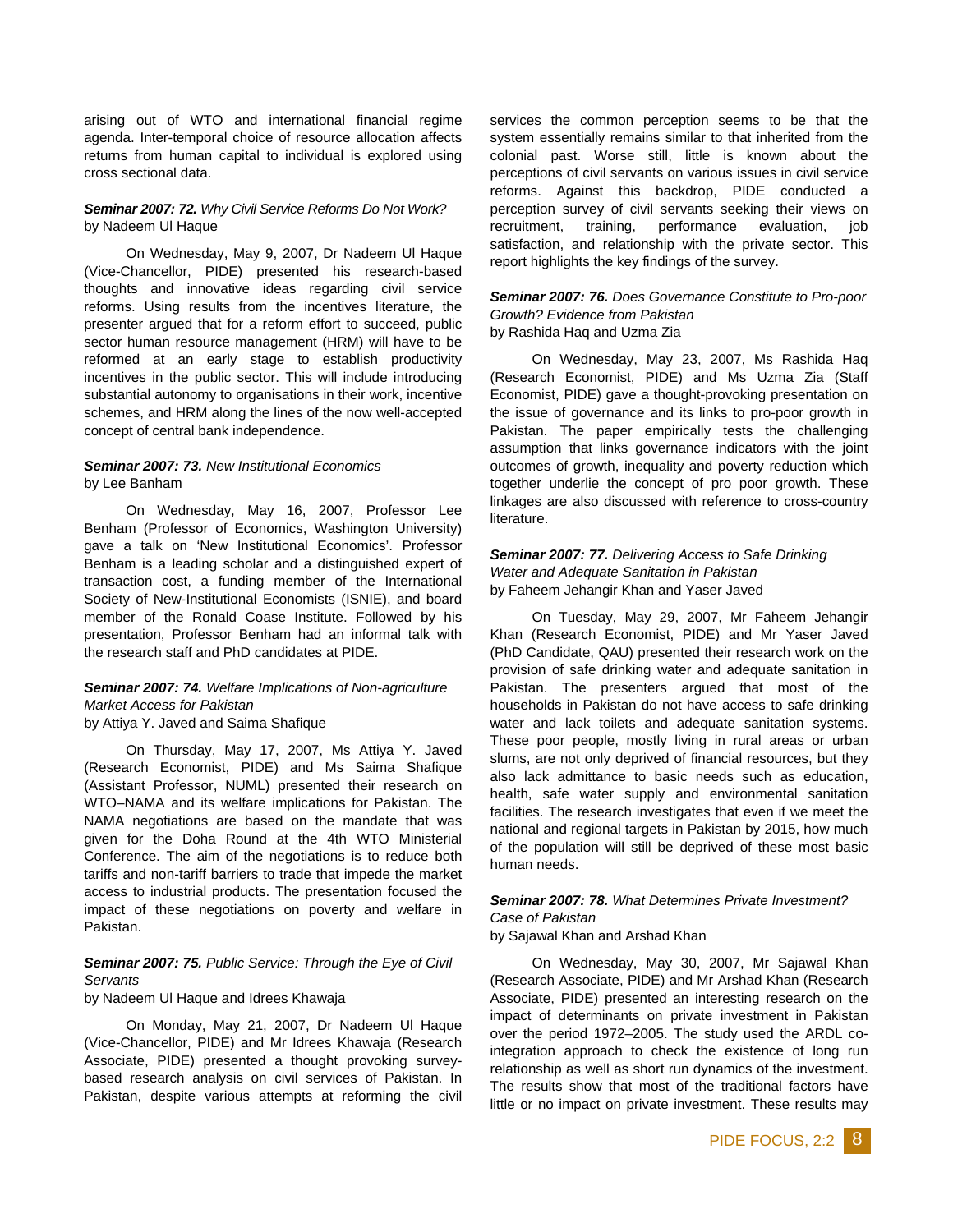support the idea that non-traditional factors as quality of institutions, governance, entrepreneurial skill etc. are prerequisites for the private investment to flourish.

*Seminar 2007: 79. The Role of Household Income and Public Provision of Social Services in Satisfaction of Basic Needs in Pakistan: A Cross District Analysis* by Rizwana Siddiqui

On Monday, June 4, 2007, Ms Rizwana Siddiqui (Research Economist, PIDE) presented her research paper on satisfaction of basic needs in Pakistan. Using primary data, the presenter argued whether household income is enough for human development or should government heed to direct provision of social services to improve capabilities development? The paper tests the argument by estimating a basic need policy model for Pakistan using cross-district data. The results are consistent with the view that government provision of social services affects human capabilities significantly. However, material resources remain the ultimate constraints on sustainable capability development.

*Seminar 2007: 80. Does Trade Liberalisation Increase the Labour Demand Elasticities? Evidence from Pakistan*  by Naseem Akhtar and Amanat Ali

On Tuesday, June 5, 2007, Ms Naseem Akhtar (Staff Economist, PIDE) and Mr Amanat Ali (Lecturer, QAU) presented their research investigating labour demand under trade liberalisation. Using Pakistan firm-level data the paper try to determine whether the trade liberalisation increase the own price labour demand elasticity for Pakistan. However, in most of the industries, the study is unable to find any empirical support for the relationship between trade liberalisation and labour demand elasticity.

## *Seminar 2007: 81. Potential of Organic Farming to Alleviate Poverty in Pakistan*

by Abdul Rauf Farooqi, Hina Fatimah, Jawad Ali Khan and Zahidullah

On Wednesday, June 6, 2007, Prof. Dr Abdul Rauf Farooqi (Chairman, Department of Environmental Science, AIOU), Ms Hina Fatimah (Lecturer, AIOU), Mr Zahidulllah (Lecturer, AIOU), and Mr Jawad Ali Khan (Director, Ministry of Environment) gave a talk on potential of organic farming and its links to poverty alleviation in Pakistan. Pakistan offers a great potential for organic farming by delineating millions of acres of most fertile and productive land under the command of Akhori, Basha-Diamer, Kalabagh, Kuramtangi and Munda Dams scheduled to be completed by 2016. This will generate large scale employment opportunities. The organic farming offers multi-faceted economic advantages, poverty alleviation, and a spontaneous setting for offering of ever improving conditions of service to farm workers.

*Seminar 2007: 82. Stock Market Reaction to Catastrophic Shock: Evidence from KSE*  by Attiya Y. Javed

On Monday, June 11, 2007, Ms Attiya Y. Javed (Research Economist, PIDE) presented her research on the impact of the October 8th, 2005, earthquake on the activities of Karachi Stock Exchange. The earthquake that struck the Northern Areas of Pakistan is the most severe quake that ever struck this region. The stock markets are highly and instantaneously reactive to such natural disasters.

# *Seminar 2007: 83. Exchange Market Pressure and Monetary Policy: Evidence from Pakistan*  by Idrees Khawaja

On Thursday, June 14, 2007, Mr Idress Khawaja (Research Associate, PIDE) presented his paper on exchange market pressure and monetary policy in Pakistan. The study employs Girton and Roper (1977) measure of exchange market pressure. The result suggests that fiscal needs/growth objective might have dominated the external account considerations during the span. Post 9/11 there is evidence of sterilised intervention in forex market. Interest rate has also weakly served as the tool of monetary policy during the hay days of foreign currency deposits (1991-98). The findings implies that for interest rate to work as tool of monetary policy *vis-à-vis* exchange market pressure a reasonable degree of capital mobility is called for.

#### *Seminar 2007: 84. Good Governance, Equity and Efficiency*  by Saima Shafique and Rashida Haq

On Wednesday, June 20, 2007, Ms Saima Shafique (Assistant Professor, NUML) and Ms Rashida Haq (Research Economist, PIDE) gave a presentation on good governance, equity and efficiency. The presenters attempted to analyse the effects of a set of good governance instruments on economic welfare considering both the quantity and quality channels by applying a system of Generalised Method of Moments (GMM) in which the levels of instruments are used to form the moment conditions for the equation.

# *Seminar 2007: 85. National Finance Commission Awards in Pakistan: A Historical Perspective*

by Iftikhar Ahmad, Usman Mustafa and Mahmood Khalid

On Thursday, June 21, 2007, Mr Iftikhar Ahmed (Staff Economist, PIDE), Dr Usman Mustafa (Chief of Training and M&E, PIDE), and Mr Mahmood Khalid (Staff Economist, PIDE) presented a historical perspective of the NFC Award in Pakistan. The study explores the evolution of the NFC Award in Pakistan. A thorough look into the history indicates that this process has been complex and has far reaching impact. A less systematic approach has been adopted to decentralise the financial matters. This raised friction among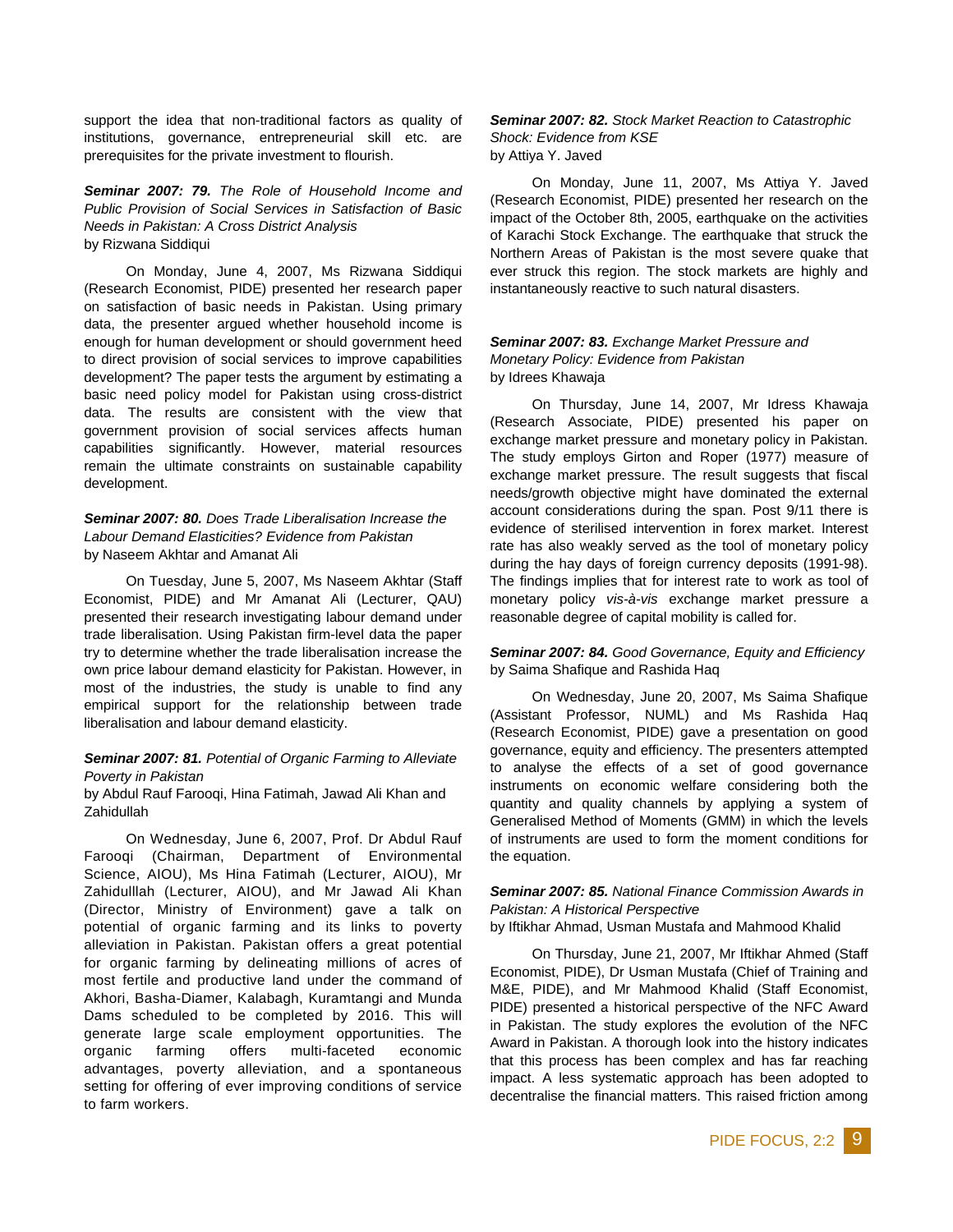provinces therefore necessitating inclusion of other potential variables which comes from international best practices.

# *Seminar 2007: 86. Health Care Services and Government Spending in Pakistan*

by Muhammad Akram and Faheem Jehangir Khan

On Tuesday, June 26, 2007, Mr Muhammad Akram (PhD Student, QAU) and Mr Faheem Jehangir Khan (Research Economist, PIDE) presented their research work measuring the incidence of government spending on health in Pakistan; at provincial, and at rural and urban level, using the latest data of the Pakistan Social Standard Living Measures Survey (PSLM), 2004-05, and by employing the three-step methodology.

Findings of the paper reflect that there are unequal benefits of health expenditures at the regional and provincial level in Pakistan. The rural areas are generally more deprived. The health sector expenditures are in general regressive in Pakistan as well as at provincial and regional levels. Mother Child subhead is regressive in Punjab and NWFP and General Hospitals and Clinics are regressive in all provinces. Only the Preventive Measures and health facilities sector is progressive in Pakistan. Public health expenditures are pro-rich in Pakistan.

# *Seminar 2007: 87. Measures of Monetary Policy Stance: Case of Pakistan*

by Sajawal Khan and Abdul Qayyum

On Wednesday, June 27, 2007, Mr Sajawal Khan (Research Associate, PIDE) and Dr Abdul Qayyum (Registrar, PIDE) gave a presentation on monetary policy stance in Pakistan. Results showed that an individual coefficient Monetary Condition Index (MCI) performs better than both summarised coefficient MCI and over all measure as suggested by Bernanke and Mihov (1998). From 1984 to 2004, the demand shocks have dominated for about 8 years. MCI (IS-Individual coefficient) can explain 6 of them. However, it indicated the negative demand shock in two years as neutral. The analysis suggested that MCI (IS-Summarised coefficient) plays an important role in determining output and inflation when the economy is not dominated by supply shocks. The presenter argued that supply shocks are dominant in case of Pakistan.

#### **TRAINING AT PIDE**

Training and Evaluation Division of PIDE provides trainings to officials of government, and non-government organisations, autonomous bodies, and also to the private sector. Regular trainings cover the area of monitoring and evaluation, preparation and appraisal of development projects, effective communication skills, and gender sensitisation in planning and development. Demand-oriented and/or tailor-made courses are also offered. Training courses involves the full participation of trainees.

A one week course on *Effective Communication Skills* was offered during June 11–15, 2007. The content of the course included: verbal and written communication skills; the art of listening; resume preparation; formal and informal report writing; internal communication in an organisation; and the use of media as an effective external communication tool. A heterogeneous group of 27 participants belonging to both the public and private sectors attended this course. The participants were of the view that they have learnt a lot from knowledgeable presentations made by the professional resource persons and it would help in devising and handling the new as well as ongoing projects in their respective fields.



Group photo of the '*Effective Communication Skills*' course participants with the Training Division Staff of PIDE, Islamabad.

A two week course on *Project Preparation and Appraisal* was held in April 16–28, 2007. Forty participants from all over the country belonging to various sectors of the economy attended the course. Training course covered project preparation tools and models; SWOT analysis; proposal appraisal techniques; logical framework analysis; project preparation; appraisal by the participants; and the training of use of Ms Project.



Group photo of the '*Project Preparation and Appraisal*' course participants with the Training Division Staff of PIDE, Islamabad.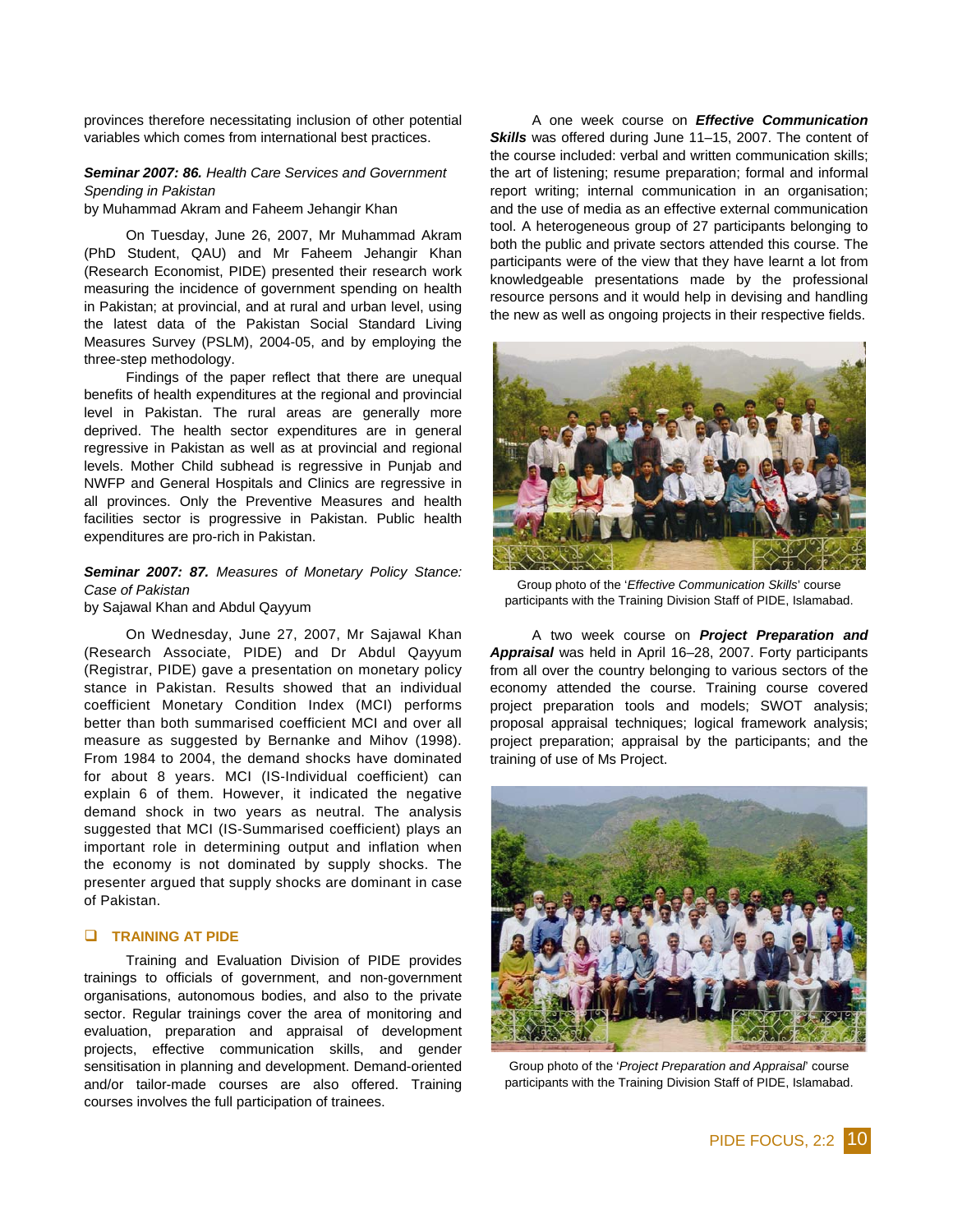The Training Division of PIDE has announced its new *Training Programme 2007–08.* The courses offered will include the following:

- 1. Gender in Mainstreaming (GMS) *August 20–24, 2007*
- 2. Logical Framework Analysis (LFA) *October 22–27, 2007*
- 3. Project Preparation and Appraisal (PPA) *November 12–23, 2007*
- 4. Macro Economic Planning & Management (MPM) *January 07–27, 2008*
- 5. Qualitative Analysis *February18–22, 2008*
- 6. Monitoring and Evaluation of Development Projects (M&E )
	- *March 11–22, 2008*

Training Division of PIDE also offers special tailormade courses on demand basis.

## **PIDE AFFAIRS**

#### **Acting Vice-Chancellor takes charge**

Dr Naushin Mahmood took charge of PIDE as Acting Vice-Chancellor. The decision came following the PIDE Senate Meeting, of June 12, 2007, after the departure of Dr Nadeem Ul Haque.

Dr Mahmood has extensive experience of research in social and development related issues and has a number of publications to her credit in national and international journals. Her specialised areas of research are Demography; Human Resource Development; Reproductive Health; and Gender Issues. She obtained her Masters degree in Population Sciences from Harvard University and her Ph.D in Sociology, with a major in Population and Ecology, from University of Michigan, USA.

Formerly, Dr Mahmood worked as Joint Director and Acting Registrar of PIDE. Dr Mahmood also holds the post of Dean, Faculty of Development Studies at PIDE. She has served as Secretary of the Pakistan Society of Development Economists (PSDE) and is currently the elected President of the Population Association of Pakistan (PAP).

#### **PIDE Senate Meetings**

Since PIDE became a federally chartered degreeawarding institute, three PIDE Senate meetings were held. The first meeting of the PIDE Senate was held on Tuesday, April 24, 2007, followed by the second meeting on Tuesday, June 12, 2007, and the third meeting on Friday, June 29, 2007. The meetings were chaired by Engr. Dr M. Akram Skeikh (Chancellor of PIDE/ Chairman of PIDE Senate).



Chancellor of PIDE, Dr Engr. M. Akram Sheikh chairing the PIDE Senate Meeting

The PIDE Senate discussed the research agenda and degree programme of PIDE and put forwarded the recommendations and plan of action for the new PIDE.

#### **SANEI**

The chairman South Asia Network of Economic Research Institutes (SANEI), Professor T. N. Srinivasan, chaired the steering committee meeting, held on March 30– 31, 2007, in Lahore. Dr Nadeem Ul Haque, Secretary/ Coordinator, SANEI, presented the annual report. The committee discussed and advised affirmative steps to make SANEI more visible in the region.

## *New SANEI Executives*

Dr Ishrat Hussain, Chairman, National Commission for Government Reforms (Pakistan), has joined the SANEI as the new chairman. Dr M. Ali Khan, Abram Hutzler Professor of Political Economy at John Hopkins University (USA), and Professor Kalyanakrishnan (Shivi) Sivaramakrishnan, Professor of Anthropology at Yale University (USA) joined the Research Advisory Panel of SANEI.

#### *Ninth Call for Proposals*

The SANEI ninth call for proposal was sent out in May 2007 with thematic focus on "South Asian Agriculture–Post Doha". The SANEI secretariat has received 53 research proposals which are currently under evaluation process.

### *Multidisciplinary and Intermediation Research (MIR) Seminar*

On Saturday, March 31, 2007, a seminar on 'Multidisciplinary and Intermediation Research Initiative' (MIR) was organised by SANEI in collaboration with the Global Development Network (GDN) at the Economics Department, Punjab University (New Campus), Lahore.